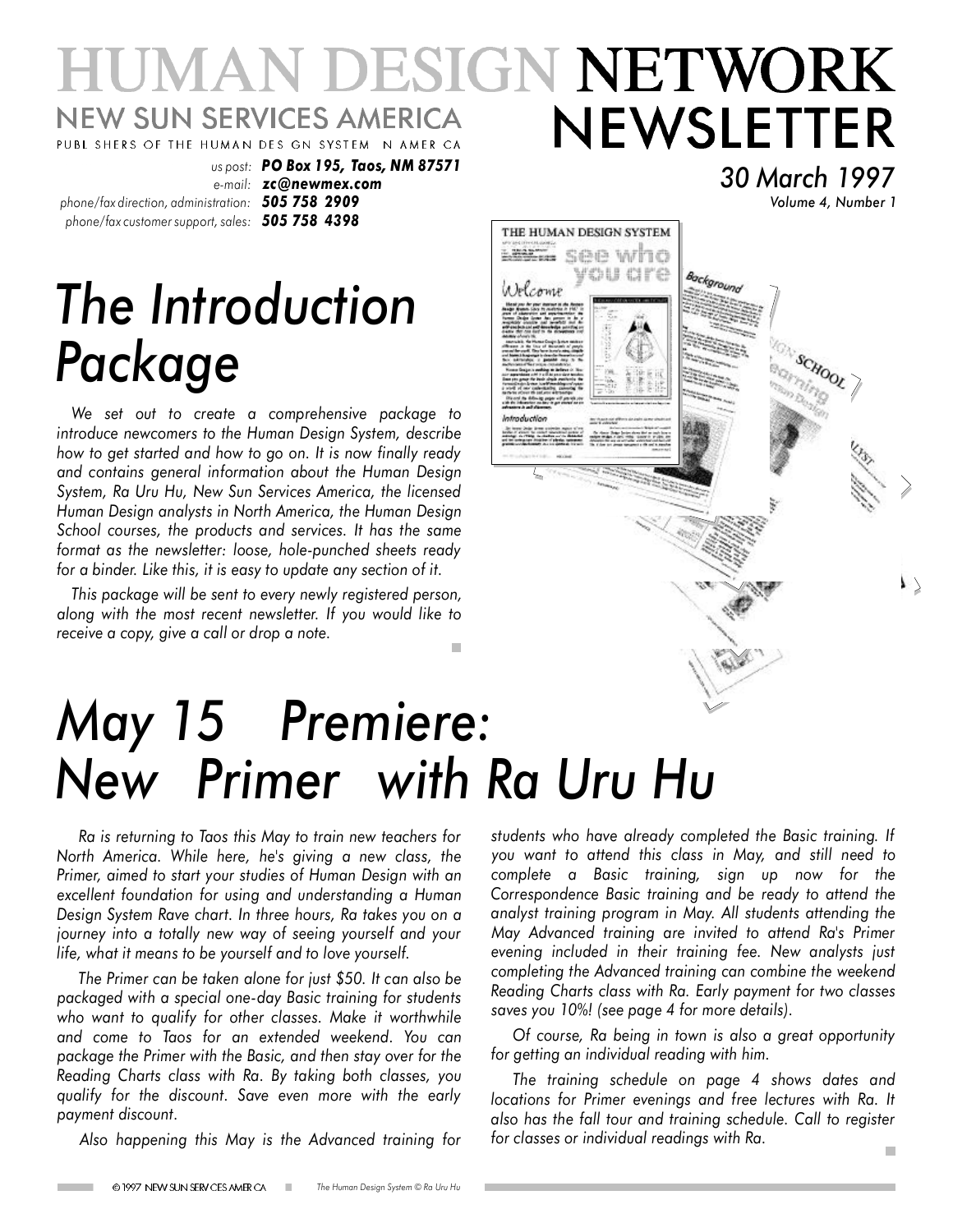

### *14. Limitation*

A *s I often mention,* Limitation *is synonymous with being healthy on an individual level. The term health suggests the possibility of a steady state that can be generalized to the collective. Being healthy, however, I can only be as an individual, in the here and now, which implies knowledge of my limitations each moment. Hexagram* 60 *is about the individual moderation\* in the moment.*

*Many people don't want to accept the fact of limitations: When there's a stagnant economy, we talk about zero-growth, when it's receding, it's minus-growth. There's no room for limitation. Everything is growth, and at the same time, advertising suggests what to have and use in addition. Everything is continuously improved and more sophisticated. Limitlessness is far more attractive and tempting than limitation. The aim is growth, expansion, better, farther, faster, more money, more profit, more health.*

*The acceptance of limitation is the first step in transcendence is the key-phrase of hexagram* 60 *in the Rave I'Ching. Only through this acceptance, healthy growth receives its base. Hexagram* 60 *is a purely physical, individual, impulsive energy and is beyond our capacity to immediately perceive no choice.*

*An example: Hexagram* 55 *is connected with the energy format* 60 3*. Spiritual growth therefore happens only on the basis of acceptance of individual limitation. A lot of esoteric illusions of grandeur originate here and the crashed Icarus then ends up in our therapeutic practice with spiritual bruises. I then often describe hexagram* 60 *with the image of a river: of course, the banks narrow and limit the river, but they give it direction and power. It is good for the river to have limitation, in fact, limitation defines it. The same is true for the river of life. It is hard for people to accept that growth needs limitations. The Human Design System can help to see and love the unique beauty emerging from limitation.*

*If I as an individual want to move from an old order* (60) *to a new order* (3)*, the intermediate step is dis-order. The same is true for becoming healthy after being ill. More about creative chaos next time: for now, let's keep it in limits...*

*Chaitanyo \* P.S. by the translator: das individuelle gesunde Mass is a term Martin uses often to describe the pre-requisite for being healthy. Growing up with the German language and mindset, I am familiar with term and concept since childhood, but have been insecure about how to translate it to English. I couldn't find terms quite equivalent and Zeno, who edits my translations, wasn't a great help, either. So far, I've used a literal translation: the individual healthy measure. Today I find that moderation describes the term quite accurately, far better and more elegantly. So that's what I'll use from now on.*





*The following is an excerpt from the new tape The Planets. Transcription by Eleanor Haspel-Portner.*

## 6 *Mercury is the planet*

*closest to the Sun. By tradition, Mercury is a communicator, that is, the communicator for the Sun. Mercury in the tradition of Mercury and Prometheus and Loki and all of these characters who brought the knowledge of the gods to humanity. Mercury is a communicator and wherever you see Mercury in a chart, what you are seeing is what must be communicated as a theme in the life. And you have a conscious communication and an unconscious communication.*

*If you look at Monica,\* what she needs to communicate unconsciously is her Mercury in the 46. She needs to communicate that she is in the right place at the right time. She needs to communicate her determination to work with her body, because this is a gate of the body, and she needs to communicate the power of the body: she's a professional athlete.*

*On the other side, you have Mercury in the 34: this is the* Power of the Great*. She needs to communicate her power: eh! each time she hits the ball. Communicating her power, letting her power come out in the same way that she hits the ball communicating her power. That's the Mercurial field.*

*\* Monica Seles, tennis player. Her chart is included in the tape jacket.*

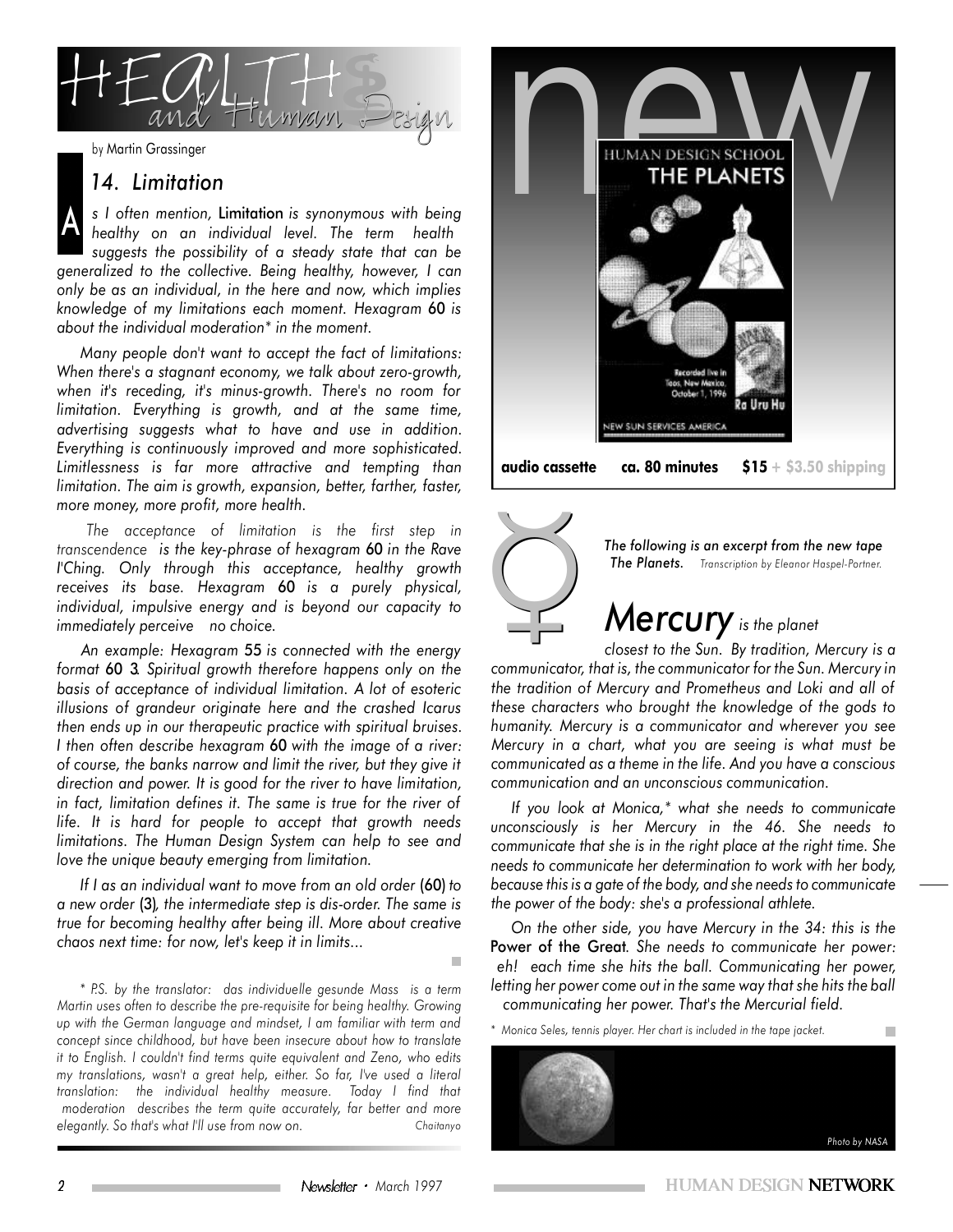

*This new column came out of questions posed to me that I forwarded to Ra for an answer. When you want to submit a short question, please write, fax or e-mail us, and we will present it to Ra. Those questions that get answered will be published in the next newsletter, depending on space.*

*Zeno*

**Q** *Is it Neptune in gate* 60 *that is so heavy?*

**A** *Neptune veils. What is hidden we seek, sometimes to the point of obsession or addiction. When limitations* (60) *are obscured, frustration is ensured. Advice: If you don't look Medusa in the eye, there is nothing to fear.*

**Q** *What advice do you have for a parent when their child brings the* 18*?*

**A** *Parents with children with the* 18 *cannot afford to be trapped in dissatisfaction competition with their children. With a collective child designed to challenge any authority, the parents are conditioned and take the challenge personally. Advice: Don't identify with your children's complaints.*

**Q** *I'm sure many people ask you, but here goes: How does the Hale-Bopp comet affect the Human Design Rave chart?*

**A** *I have been bopped by everyone, What's happening, Ra? There are untold numbers of objects within the ring of our solar system. The Voice was explicit in stating that only the planets, the Moon, its Nodes and the Sun can activate gates. So to answer your question, Hale-Bopp has no effect whatsoever on the Rave chart. Comets historically have been projected upon, most significantly Halley. It is clear from scientific evidence that extensive material from comets reaches the Earth during such a by-pass. Some very sophisticated molecules are involved which are mostly carbon-based. And humans are carbon-based life-forms. The most likely impact is on those being born at this time. It is possible that long-term processes which are part of our evolutionary development could be affected. My suggestion is that if you've lost your job, your lover, or your peace of mind, don't blame Bopp.*



## *from The Book of Letters second hand!*

*If you're a starving student or just on a limited budget, here's your chance to get this invaluable resource, from The Book of Letters, second hand.*

*When this book was first made available in the United States, the copy quality was dismal, but What To Do? The information was what people paid for, as well as supporting the production for the eventuality of an improved version, now ready and available for \$95 plus shipping.*

*Ra's original manuscript has been slightly edited, is easier to read with the improved print quality, and graphics are now quite sharp. The folks who bought the very first version can exchange their old, wellpreserved copy for a new copy.\* Those recycled first editions are now available for the used price of \$50. And best of all, you can upgrade it for just \$45.*



*\* If you have one of the first copies, it is recognizable by the plastic rib binding (not a coil). When you want to exchange your old copy for a new one, please call Zeno, 505 758-2909*

Learn the Body Graph!